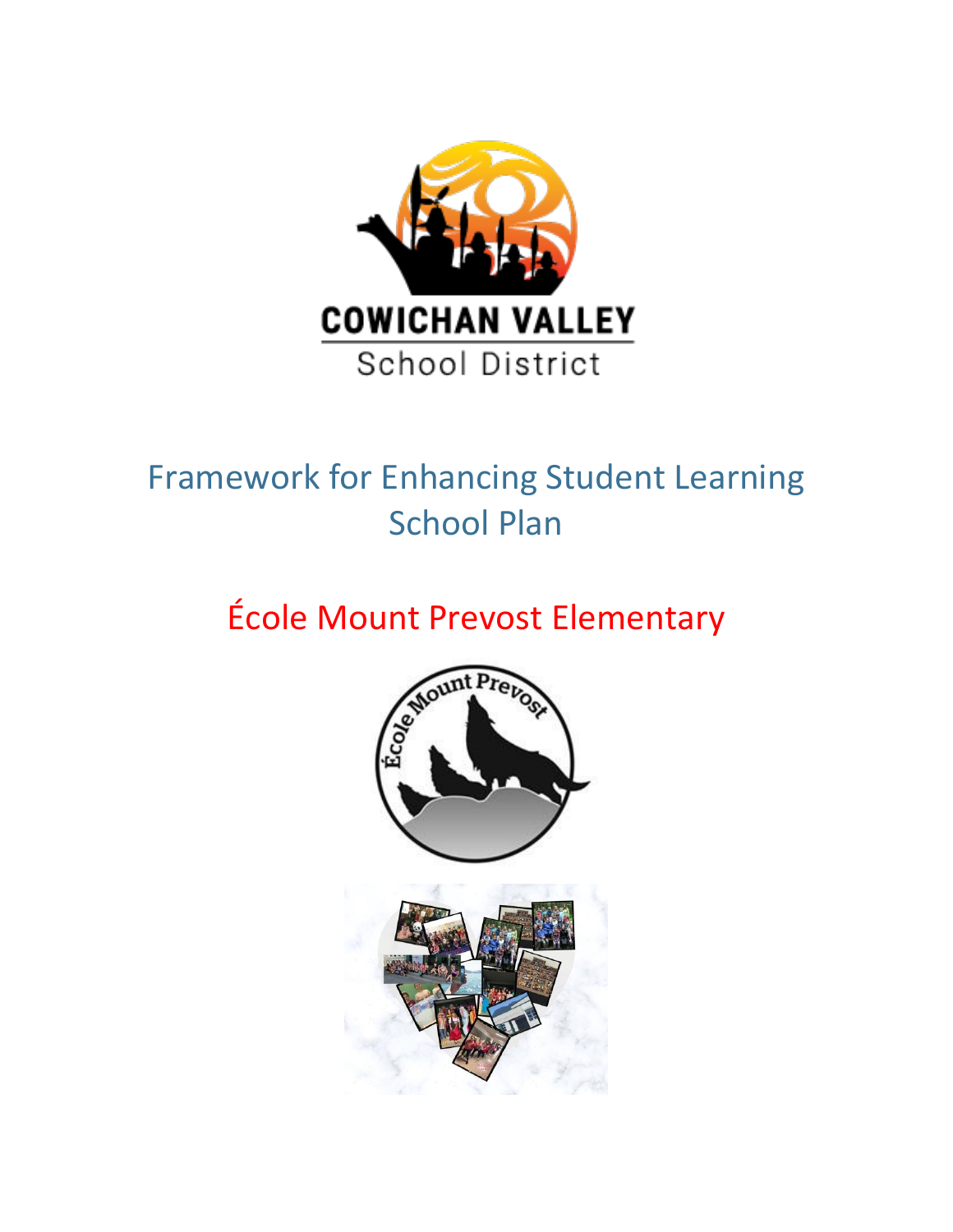#### **Our Story**

École Mount Prevost Elementary is a single-track French Immersion School with an enrolment of approximately 410 students for the 2021-2022 school year. We pride ourselves on tradition that stems from our French-Canadian Culture and rich history. Our students are currently organized into 17 divisions ranging from Kindergarten to Grade 7 and each year we have a waitlist for Kindergarten children whose families wish to enrol in the French Immersion Program.

Students begin their education in French Immersion in Kindergarten or Grade 1 on a path that gives them the opportunity to graduate from grade 12 with a Dogwood certificate specifying that they have completed the French Immersion program. Students who complete this journey are effectively bilingual.

École Mount Prevost students reside in various parts of the Cowichan Valley and represent diverse family structures, socio-economic and cultural backgrounds. We have thirty-one students who self-identify with Aboriginal ancestry and we believe in integrating Indigenous Ways of Learning in most facets of our learning. Also, we are an inclusive community who have children with diverse learning needs that access the French Immersion Program and are successful.

As a school, we are particularly proud of our students' success and achievements, our supportive parent community, and our professional and dedicated staff. We have a strong emphasis on personal and social core competencies. Our Ready for Respect Program is taught at every grade level. Our philosophy is to have students be motivated to doing the right thing for the right reason and we recognize this through our "Bonnes Actions Spontanées".

Also, we have a strong Fine Arts and Arts programs, including community displays of our artwork and yearly concerts.

École Mount Prevost Elementary has a committed group of parents who regularly attend PAC meetings and who are involved with fun fairs, driving students to sporting events, helping in classrooms and on field trips, etc. This strong parental involvement in school activities and the support that they give our school and students is an integral part of our school's success.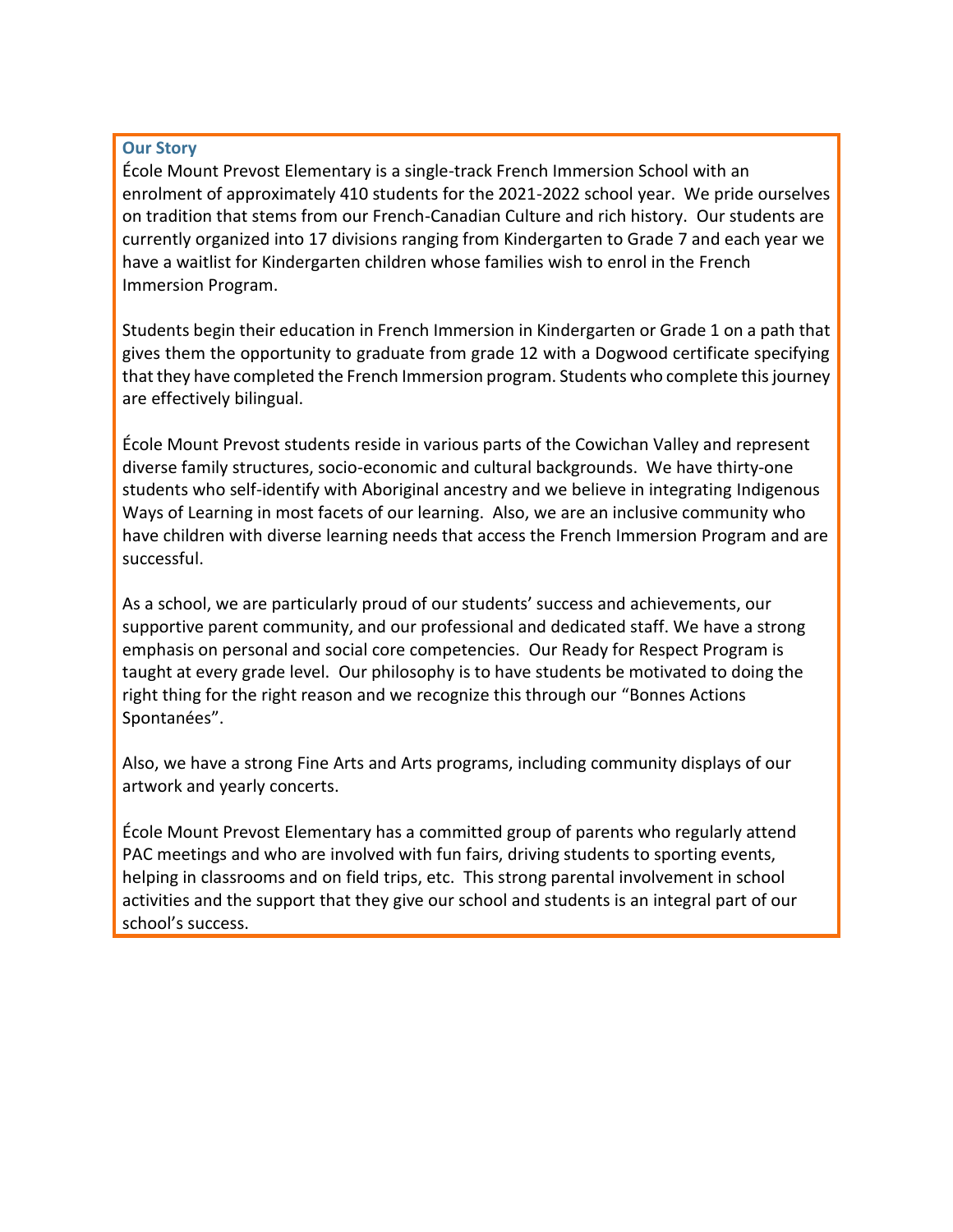#### **Our Learners**

Our learners have access to current and relevant teaching practices that include a strong focus on student engagement.

### Our Strengths:

Our students are learning to communicate purposefully and meaningfully in a second language by engaging in respectful debate and critical thinking activities guided by their teachers, by engaging socially in the classroom environment and throughout the school using respectful dialogue in French, and by applying their knowledge of a second language to conduct research on topics of interest to them.

Through self-reflection and ongoing feedback, our students continually develop French oral, reading and written proficiency skills that will enable them to become active, engaged and confident members of either an English or French community.

## Our Stretches:

During the past year and a bit, we have noticed a decline in our student's abilities to read and write in French at grade level. This could be a result of so much time away from school and most families in our school community speak English at home, therefore, struggling to support from home during the pandemic has proven to be a greater challenge.

In addition, we have noticed an increase in interventions and strategies needed to support students with their social and emotional development over the past year. This information is evident in the increased amount of student counseling referrals at the school and student access to outside supports needed through Child Youth and Mental Health (CYMH).

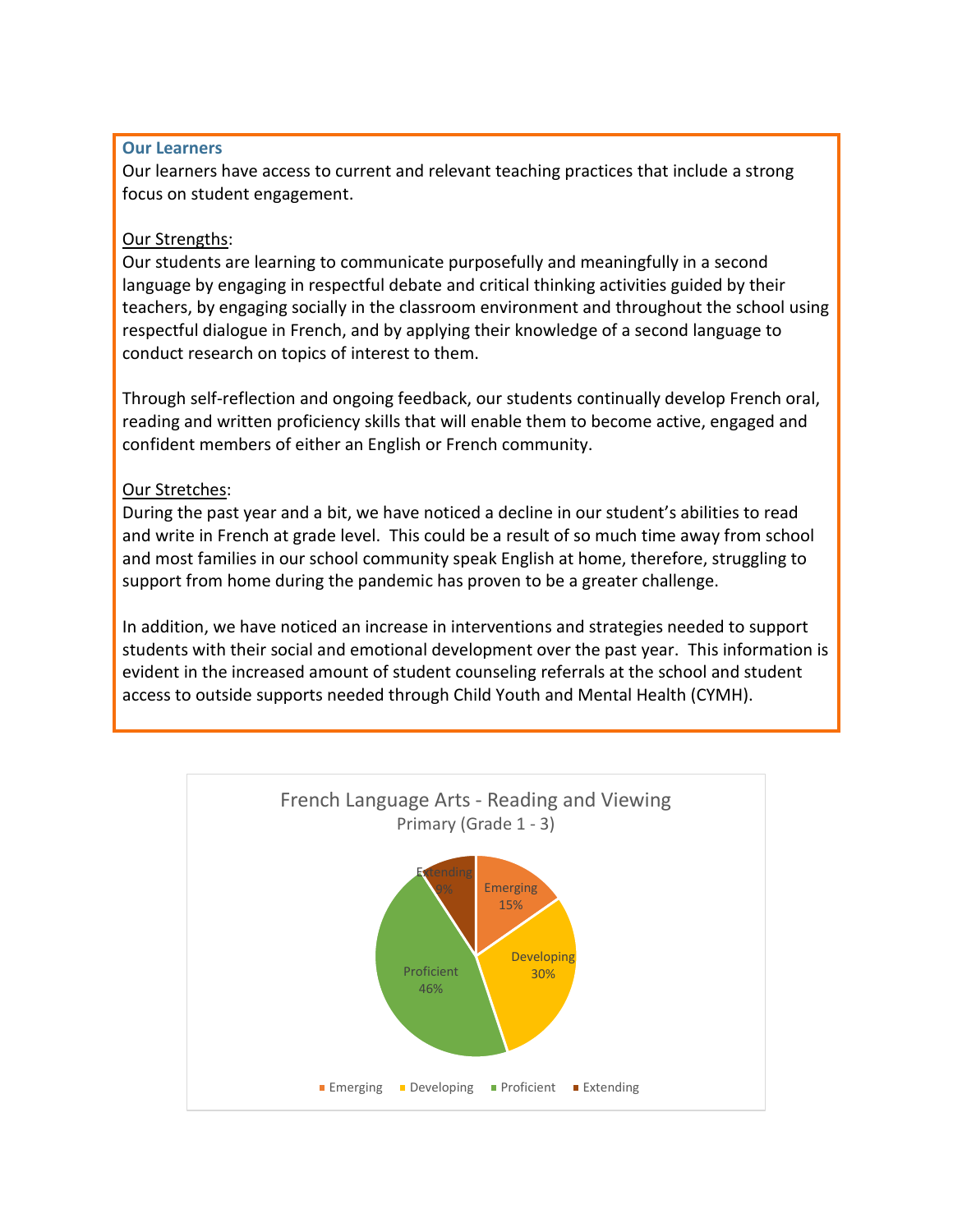

## **Our Goals**

Our school plan is focused on communication proficiency and literacy skills in French Immersion with a focus on reading and its five critical components. Combining this with the important social elements and oral language skills will support our learners to become competent communicators in French.

Another focus for us is on social awareness and responsibility. We want our students to be aware, responsible citizens who can take steps to ensure their well-being, regulate their emotions and have empathy towards others.

What actions/strategies will we take/use to support our goals?

- professional development for our staff with a focus on supporting reading and assessment strategies and methods during PLC time
- continue building our shared guided reading collections (Primary and Intermediate) and purchase online tools in French to support leveled reading for K-4 and 5-7 struggling readers ie. Je lis, je lis, littératie
- provide supports for teachers in dealing with social/emotional learning…EASE, CALM…have more teachers trained
- $\bullet$  Play is the Way

What evidence of learning will we collect to check the progress of our goals? Please include both map (school level) and street level (student voice) data.

- consistent data collection using reading levels (screen in late fall and April/May) and ELOC in French (DART) (February)
- ESS screening for primary students in May